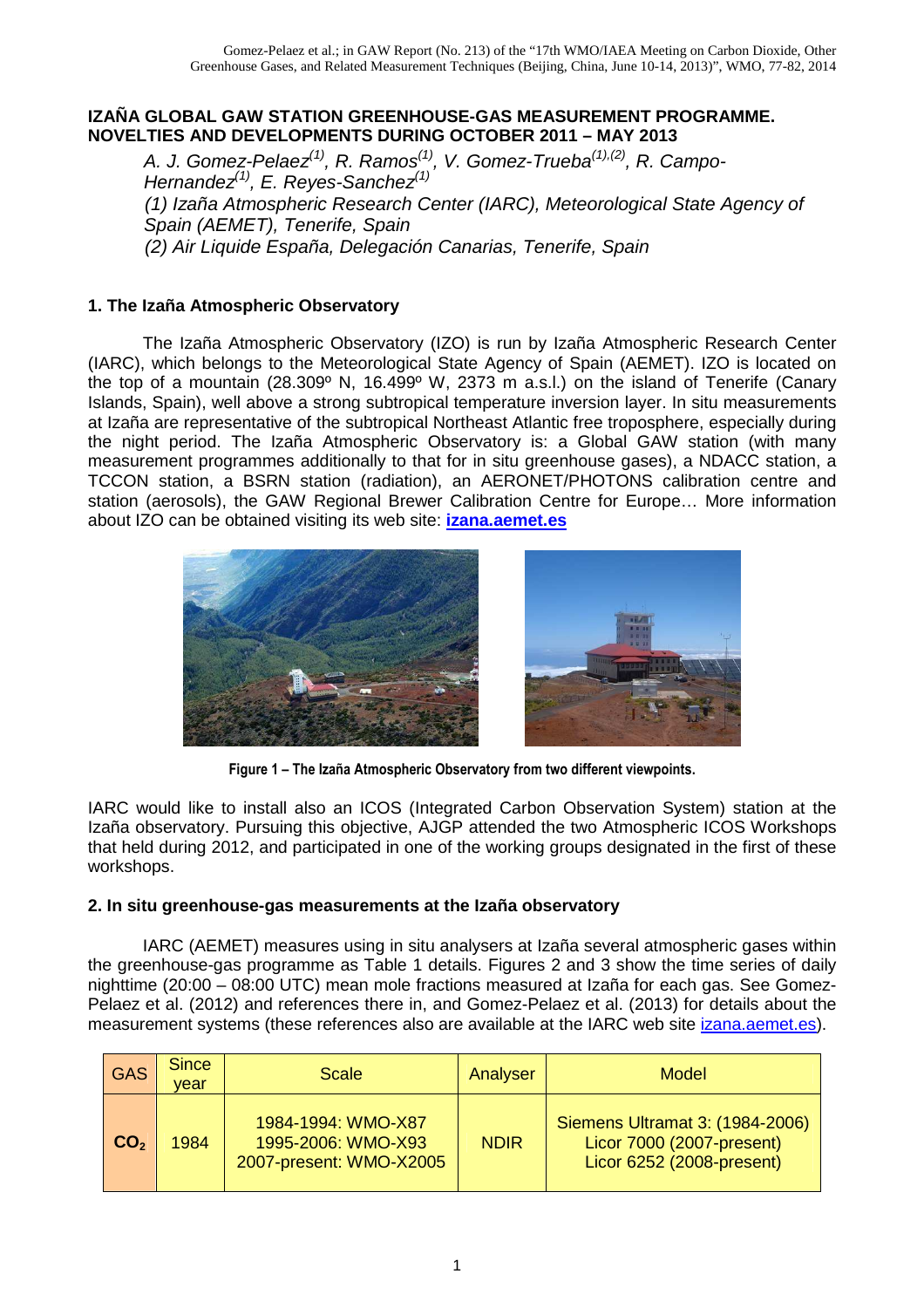| CH <sub>4</sub> | 1984 | <b>WMO-2004</b> | <b>GC-FID</b> | Dani 3800 (1984-present)<br>Varian 3800 (2011-present) |
|-----------------|------|-----------------|---------------|--------------------------------------------------------|
| $N_2$ O         | 2007 | <b>WMO-2006</b> | <b>GC-ECD</b> | Varian 3800                                            |
| SF <sub>6</sub> |      | <b>WMO-2006</b> |               |                                                        |
| <b>CO</b>       | 2008 | <b>WMO-2004</b> | <b>GC-RGD</b> | <b>Trace Analytical RGA3</b>                           |





1984 1986 1988 1990 1992 1994 1996 1998 2000 2002 2004 2006 2008 2010 2012





**Figure 3 – Daily nighttime (20:00 – 08:00 UTC) mean CH4, N2O, SF6 and CO mole fractions measured at IZO.**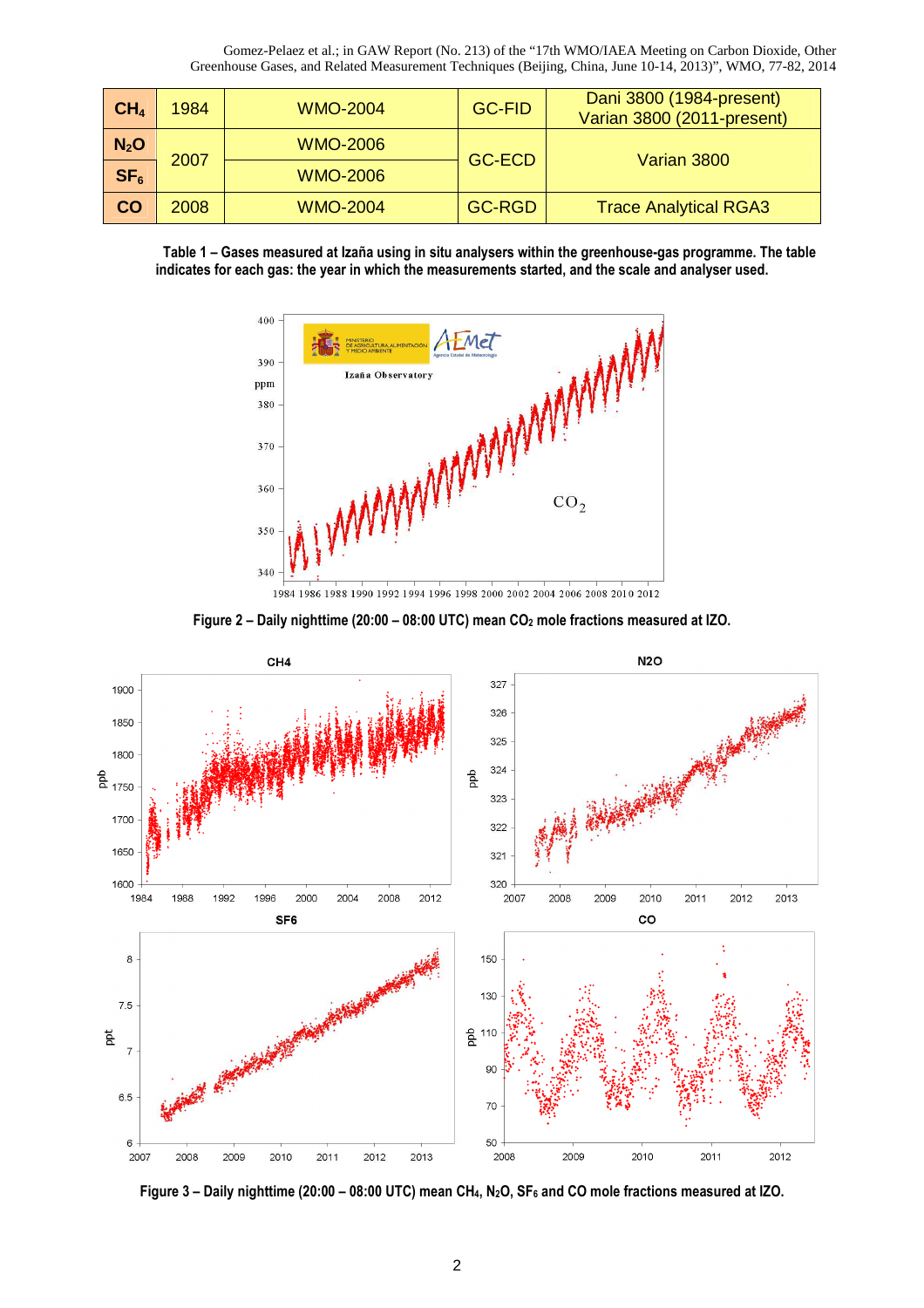Additionally, as cooperation with other institutions, we have collected weekly flask samples for NOAA-ESRL-GMD-CCGG since 1991, and 2-week integrated samples of  ${}^{14}CO<sub>2</sub>$  for the University of Heidelberg since 1984.

Some recent comparison exercises in which IZO was involved: 1) we perform comparisons between flask (NOAA) and in situ continuous (IARC-AEMET) measurements; 2) IARC participated in the  $5<sup>th</sup>$  WMO Round Robin; 3) the last GAW GHG audits performed at Izaña were conducted by WCC-N2O in 2008 and WCC-CH4-CO in 2009.

## **3. Changes introduced in the GHG measurement systems**

In the IZO old GC-FID (Dani 3800), the sample loop always had been out of the column oven. In May 2012 we introduced it inside the oven. In June 2012, we installed a new FID temperature controller, and selected a new FID temperature: 225 ºC instead of 110 ºC.

In August 2012, we changed slightly the temporal programming of the 3-port-2-position solenoidal valve V4 (which has one inlet for the air to be analysed, and two outlets: one connected to the sample loop of the GC-FID and another one connected to the sample loop of the GC-ECD) of the GC-Varian (see Figure 1 of Gomez-Pelaez&Ramos, 2009) to prevent the potential problem detailed as follows. We realised that when a GC injection valve is in inject position, the sample loop contains carrier gas at a pressure significantly higher than the ambient one. Therefore, when the valve goes to load position, the carrier gas inside the loop expands and partly goes out of the loop. If in this moment the inlet of the loop is not closed at valve V4, perhaps a small amount of the carrier gas might reach the mass flow controller located just upstream of valve V4 and then reach the other sample loop. This seems to be undesirable, especially the possibility that some  $Ar/CH<sub>4</sub>$  of the GC-ECD system might reach the loop of the GC-FID system, in spite of the fact that such loop is flushed after such hypothetical event.

Before April 1st, 2013, two NDIRs were working in series at Izaña measuring CO<sub>2</sub>. After that date, they were separated completely (see Figure 4), and since then, each one has had its own laboratory standards, working standards and ambient inlet line.





**Figure 4 – IZO's Licor-7000 (left picture) and Licor-6252 (right picture) after their complete separation in April 2013.** 

### **4. Changes introduced in the raw data processing software**

IZO submits to the WDCGG hourly, daily and monthly means for all the gases within the greenhouse-gas programme. The daily and monthly means we had been submitting included the 24 hours of every day. In August 2011, we recomputed for all the time series the daily and monthly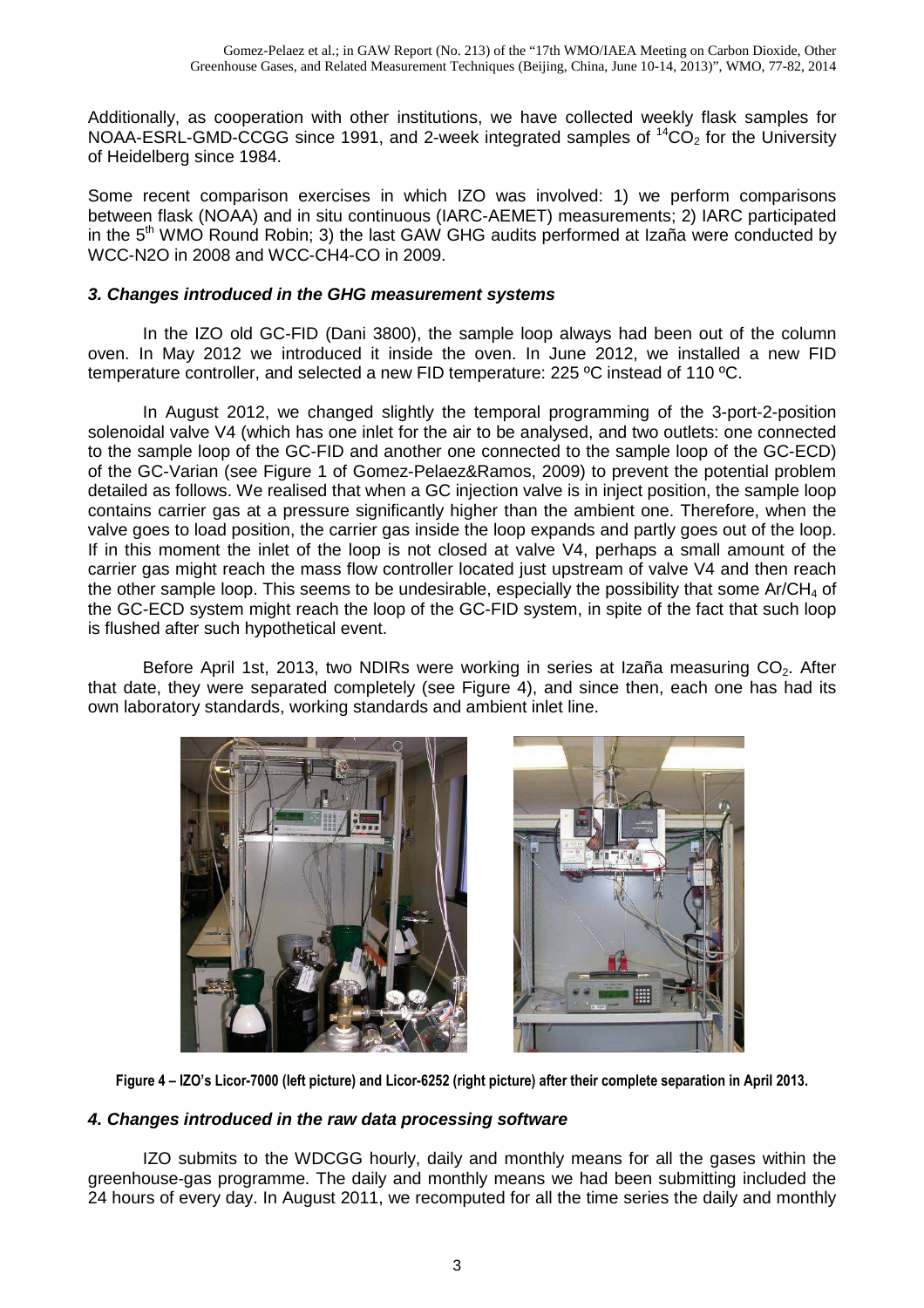means using only data from 20:00 to 08:00 UTC (nighttime pure background conditions), and resubmitted them to the WDCGG. We have continued submitting data in this new way since then.

For the raw data processing of the  $CO<sub>2</sub>$  measured at Izaña with the Licor-7000, we apply F-Snedecor tests to decide if the working standards have drifted in time (see Gomez-Pelaez&Ramos, 2011). We had been requiring a 99% confidence level to reject the hypothesis of no drifting. However, in May 2012, we decided to use a 95% confidence level, and then we reprocessed (and resubmitted to the WDCGG) using this criterion the whole time series measured with this instrument.

The IZO Licor-7000 measures three working gases from minute 30:00 till 39:00 of every hour, whereas the rest of the hour this instrument measures ambient air. We had been discarding only the first minute after minute 39:00 (cell flushing). However, in May 2012, we implemented the rejection of four minutes instead of one for the period January 2007-August 2010, due to a flow transition problem that we identified and solved in September 2010. Then, we reprocessed (and resubmitted to the WDCGG) the time series.

### **5. Published peer-review article concerning CO measurement uncertainty**

In cooperation with Paul Novelli (NOAA-ESRL-GMD-CCGG), we have published the peerreview article Gomez-Pelaez et al. (2013) in AMT (GGMT-2011 special issue). This paper presents mainly a method to rigorously quantify the uncertainty in the CO measurements carried out at the Izaña station using a GC-RGD (RGA). This method could be applied to other GAW stations, not only for CO but also for other GHG measurements (especially if they are carried out using a GC).

We would like to bring to the attention of the reader the paper Sepúlveda et at. (2012), which was prepared by the IARC (O.E. García and E. Supúlveda) and KIT-IMK FTIR (T. Blumenstock, F. Hase, M. Schneider and S. Dohe) groups in cooperation with the IARC in situ GHG group. This paper uses IZO in situ  $CH<sub>4</sub>$  measurements to validate tropospheric columnaveraged CH4 mole fractions obtained by the mid-infrared ground-based FTIR spectrometer which has been in operation at Izaña since 1999.

#### **6. Installation of a system to measure flasks at Izaña**

By the end of May 2013, we had almost finished installing at Izaña a system to measure GHG mole fractions in air samples stored in flasks. The system is based on some of the instruments used at IZO to carry out continuous GHG measurements. This means that in situ measurements will not be carried out by these instruments while flasks are being measured. This is not a problem since flask measurements are going to be occasional and only during daytime (background conditions hold at IZO during nighttime).

Air samples will be collected mainly on board an aircraft flying near Izaña to get in situ atmospheric vertical profiles of trace gases in the framework of occasional campaigns promoted by financed projects (e.g. MUSICA-AMISOC campaign in July 2013). Additionally to the intrinsic value of the in situ vertical profiles, they will be compared with column measurements carried out by the Izaña FTIR and by the IASI instrument (on board a satellite).

The flasks to be measured are contained in two PFPs (Programmable Flask Packages; see Figure 5). Air sampling will be carried out using a PFP connected in series with a PCP (Programmable Compressor Package). IARC-AEMET purchased at the end of 2011 two PFPs and one PCP. They were designed by NOAA-ESRL-GMD-CCGG and manufactured by HPD.

The system we have implemented to vacuum the PFP manifold, extract air from the flasks and distribute it (see Figure 5) to the instruments is similar to that used in MAGIC (the system that NOAA-ESRL-GMD-CCGG uses to measure flasks). The control software has been created at IARC.